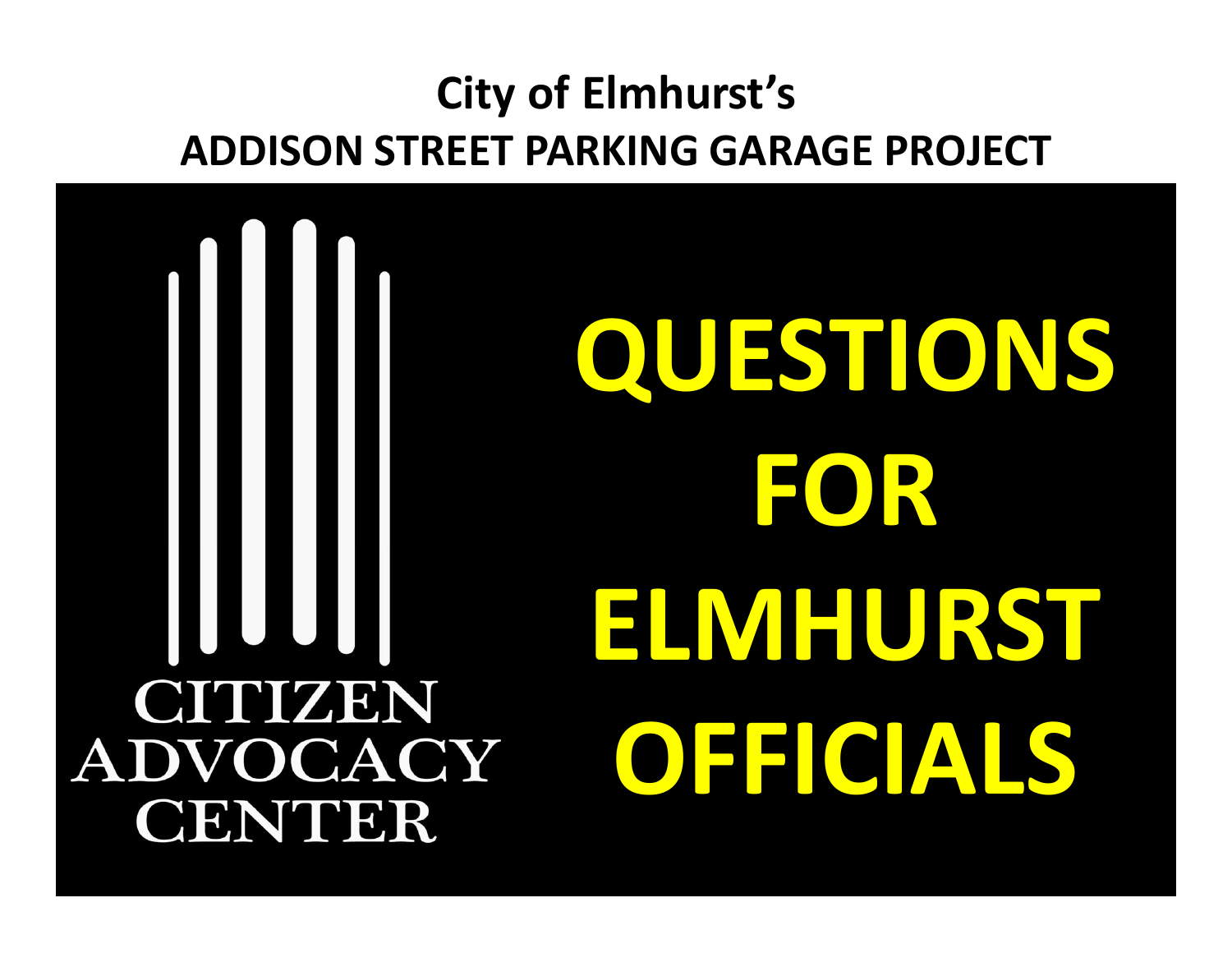# **The City of Elmhurst says…**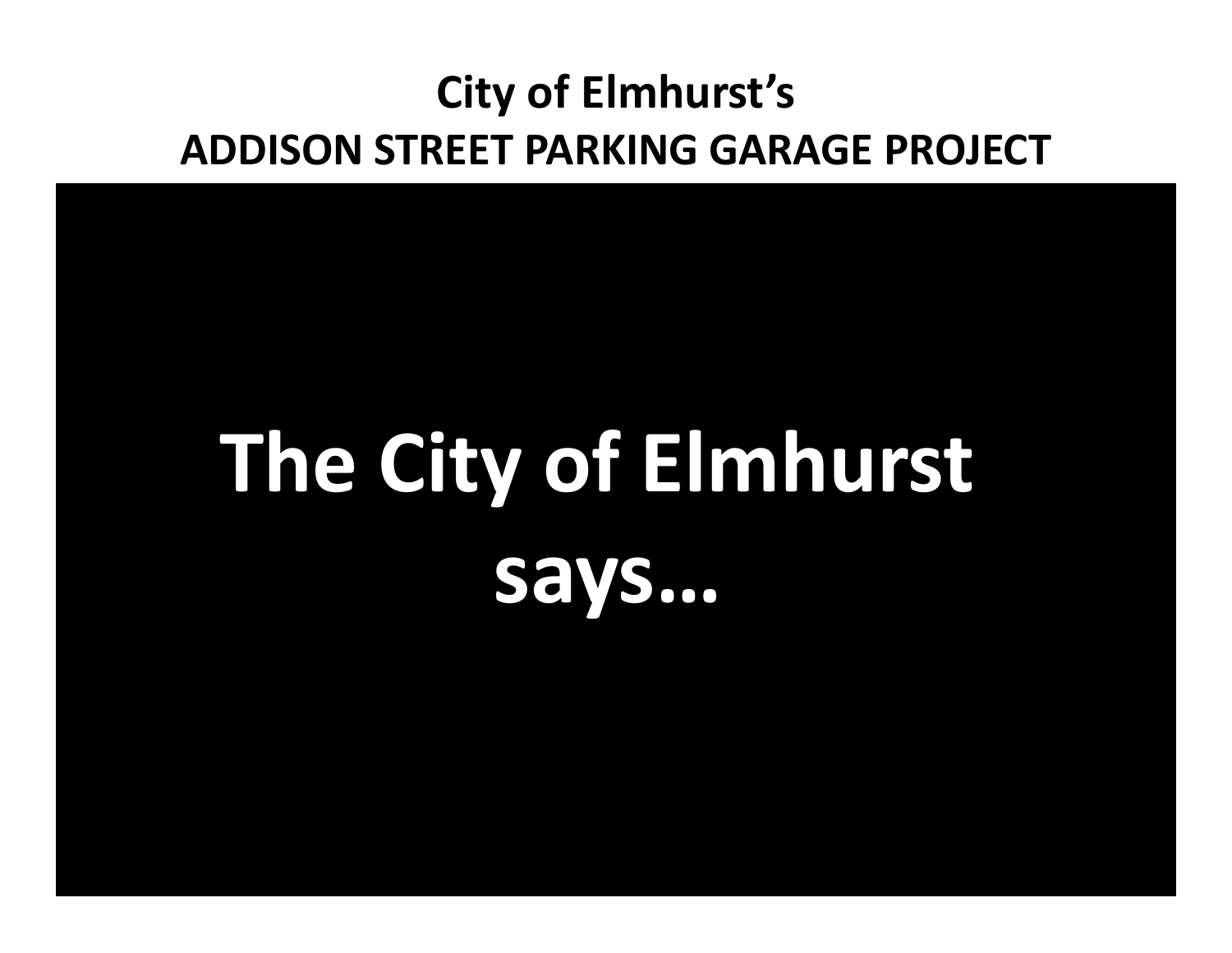# **….we need a public parking garage**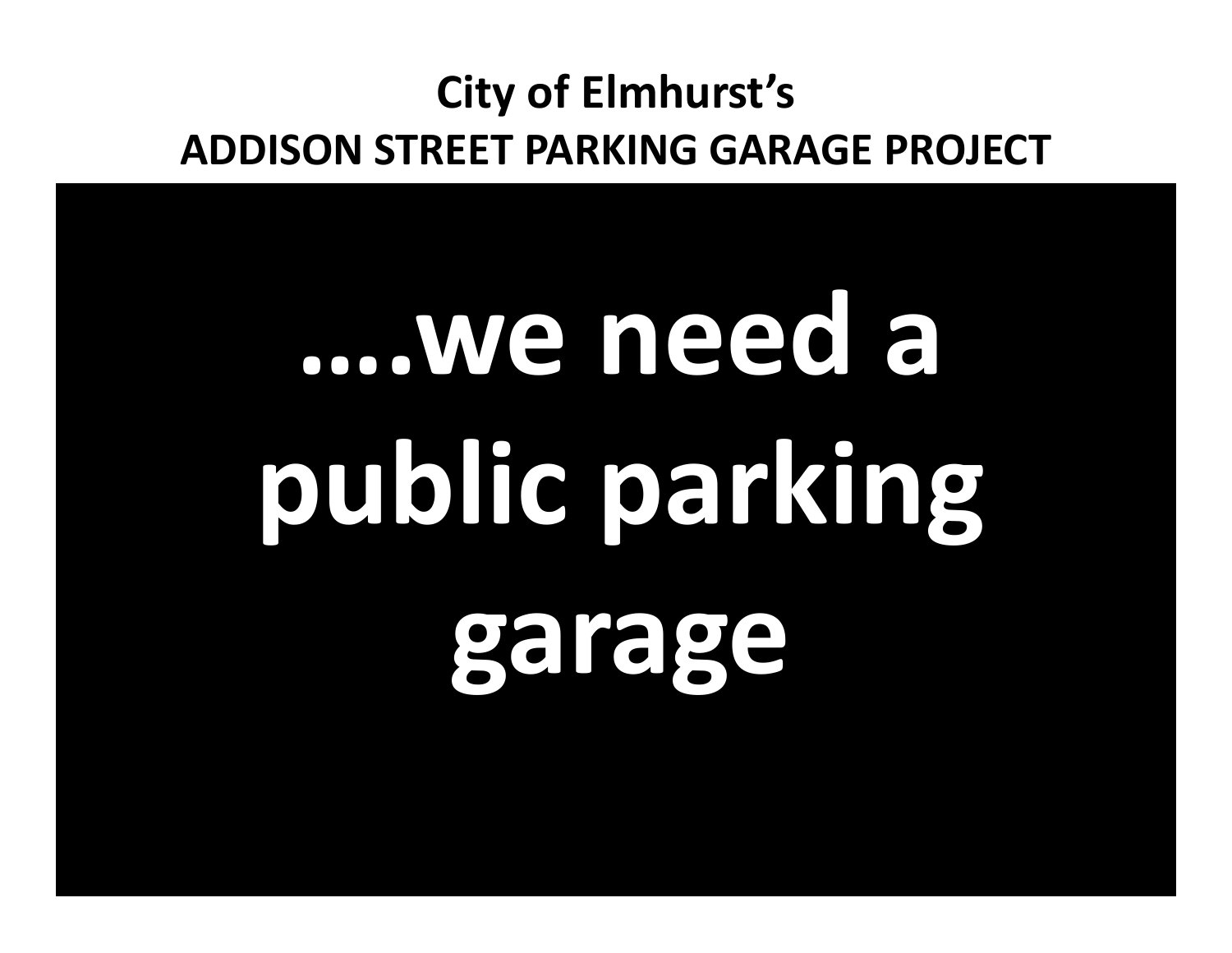#### **The initial project**



(Source: http://www.elmhurst.org/DocumentCenter/Home/View/1324)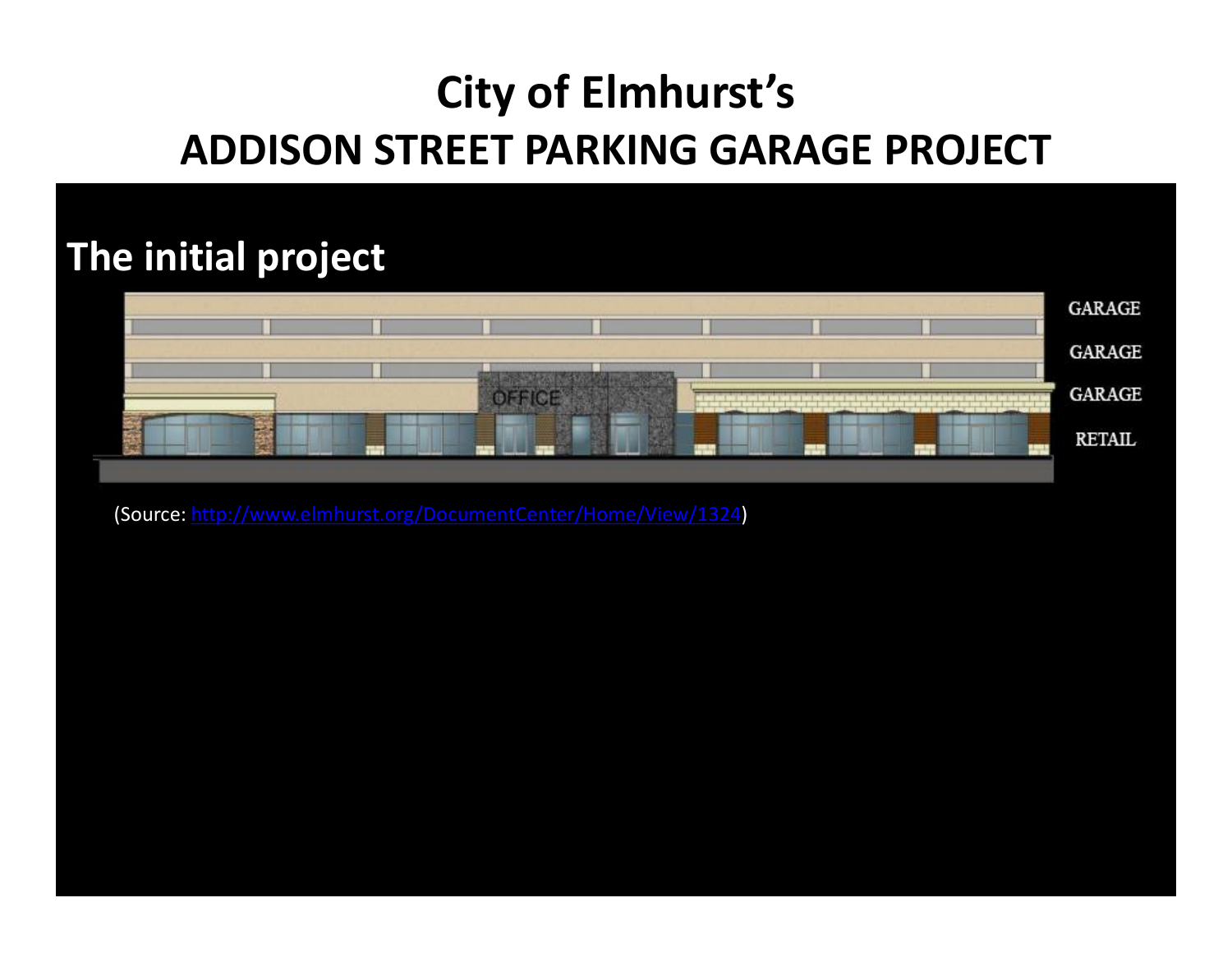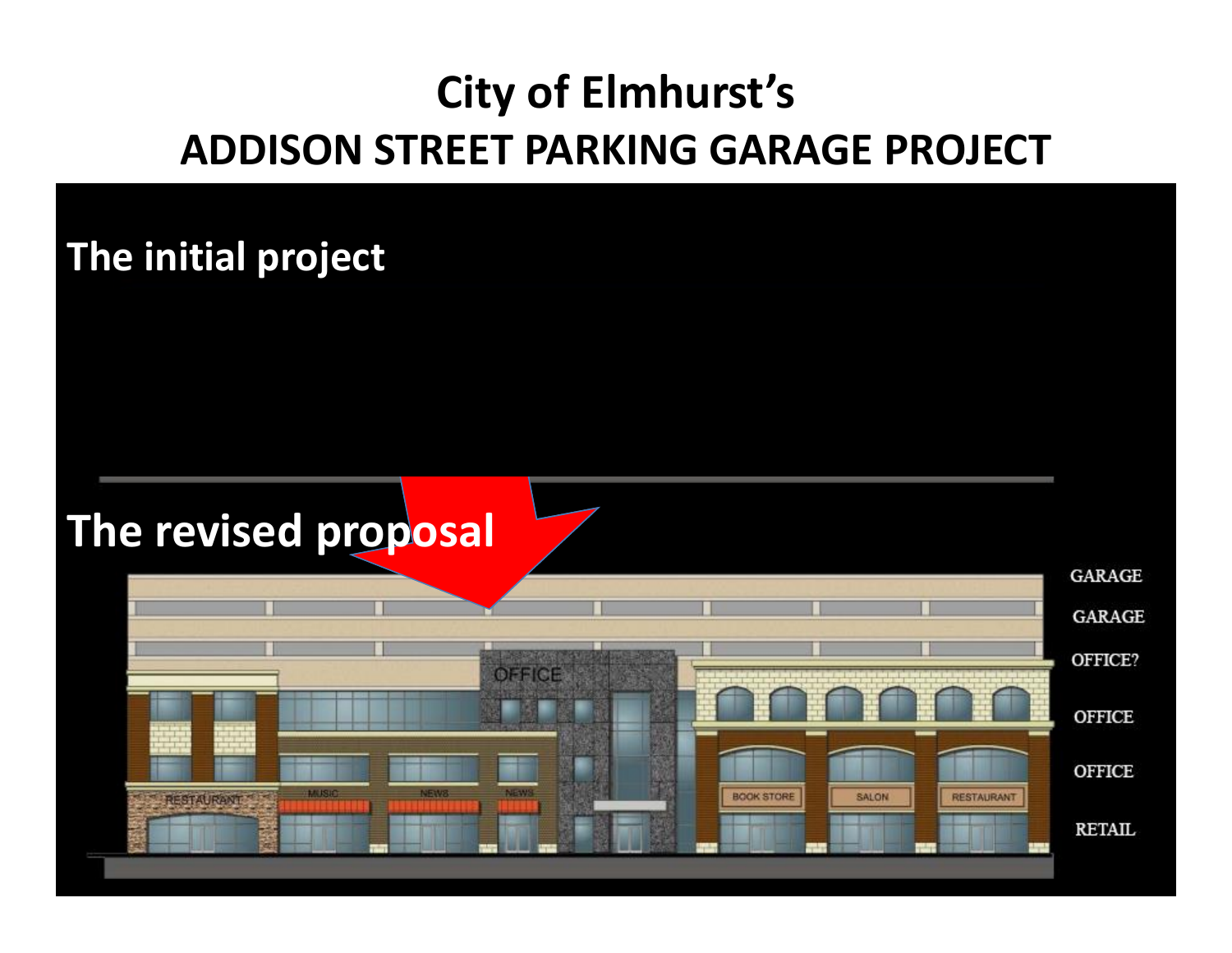#### **The initial project**



# **The revised proposal**



### • **4 stories**

- **450 parking spaces**
- **Retail level: 1**
- **Parking levels: 2-4**
	- **6 stories**
- **620 parking spaces**
- **Retail level: 1**
- **Office space levels: 2-3, ?4**
- **Parking levels: 5-6**

**(Source: http://www.elmhurst.org/DocumentCenter/Home/View/1324)**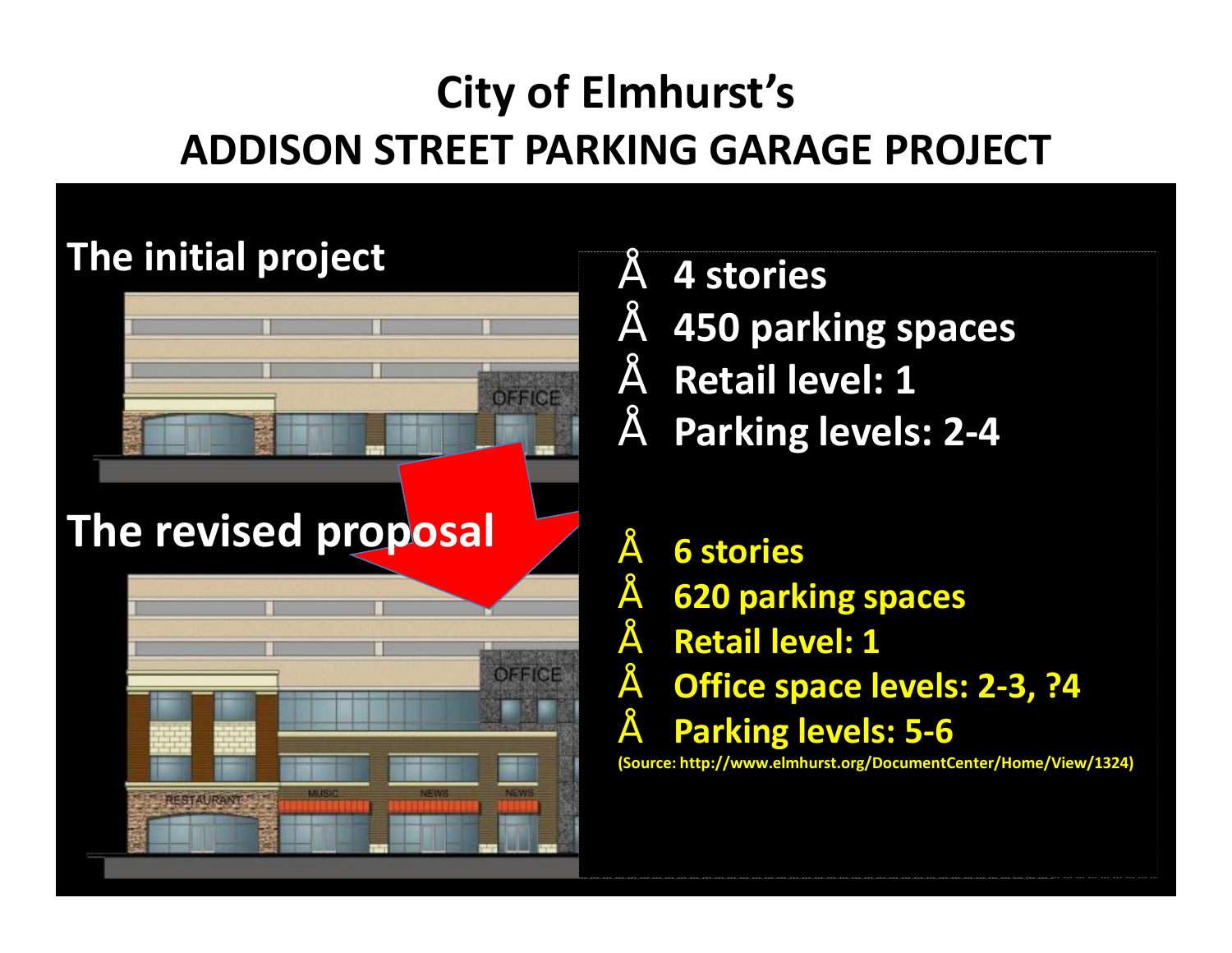# **QUESTION When did a public parking garage project turn into an office project?**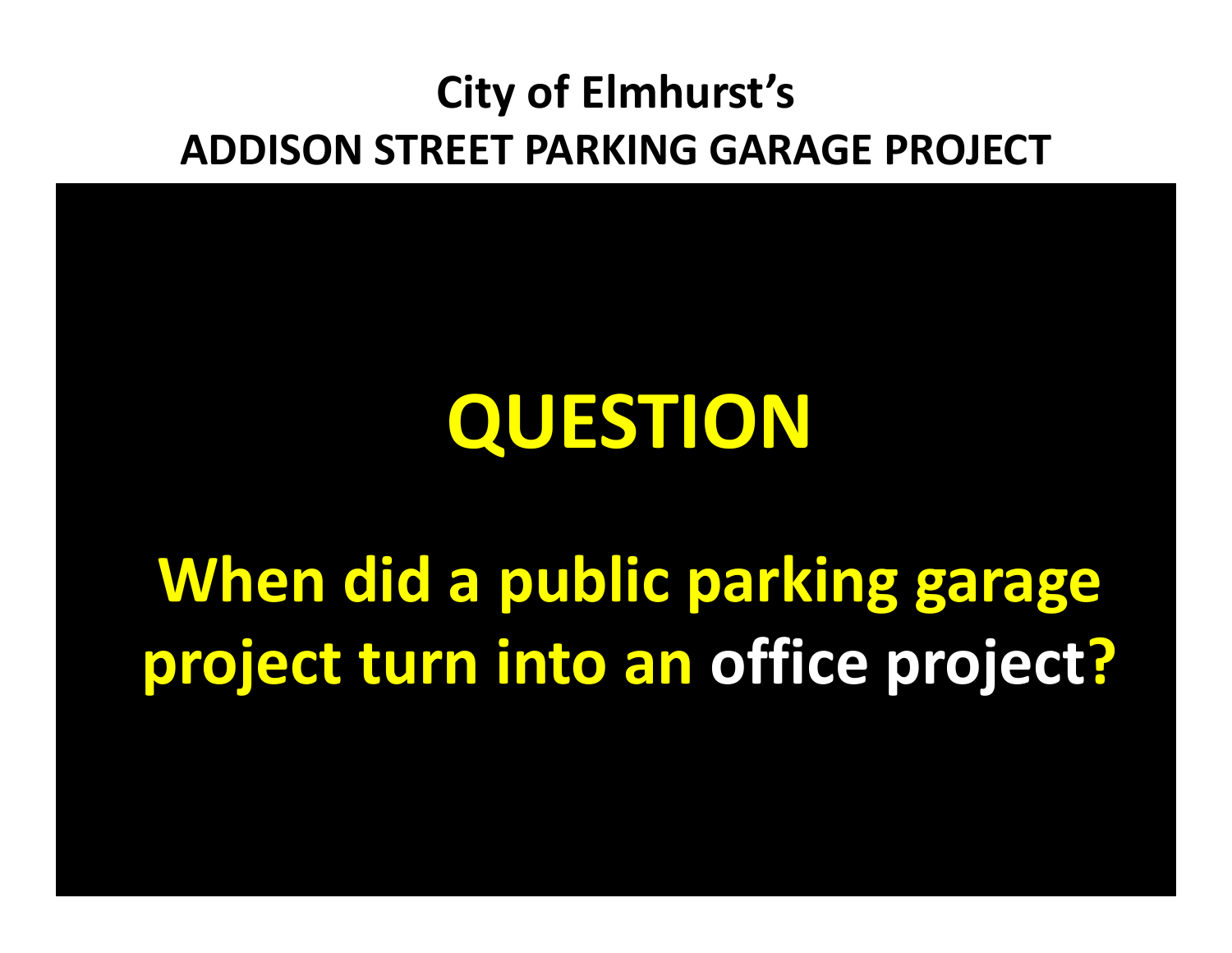**The developer proposes a tenant for the office space: itself! QUESTION:** 

**If the only viable occupant is the developer, why is the City considering construction of new office space?**

**(Source: closed session audio tape 9/10/12. http://www.elmhurst.org)**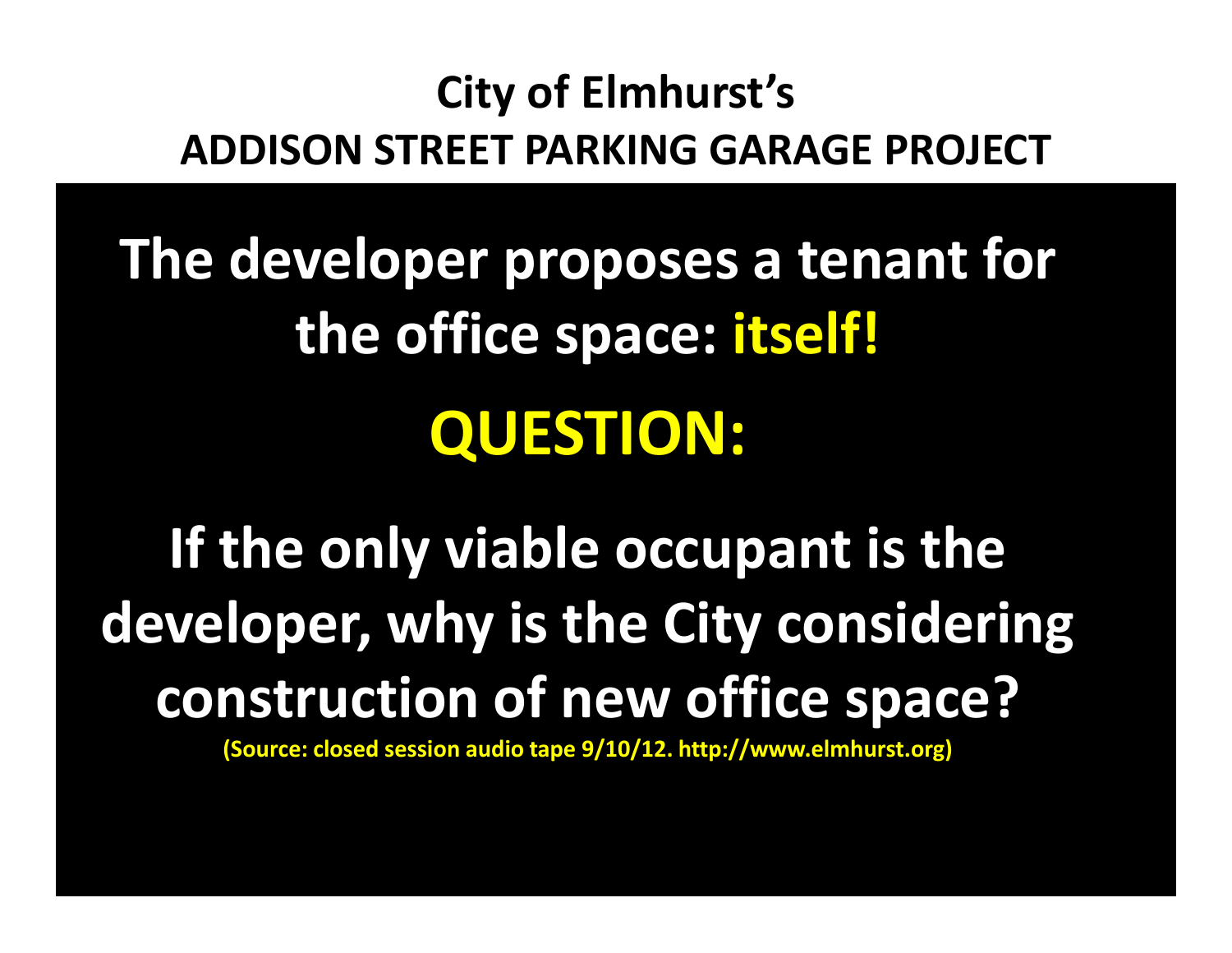# **QUESTION**

# **Why would the City build new office space when a City Consultant advised there is excess vacancy (20%) in City Centre?**

**(Source: http://www.elmhurst.org/DocumentCenter/View/7711)**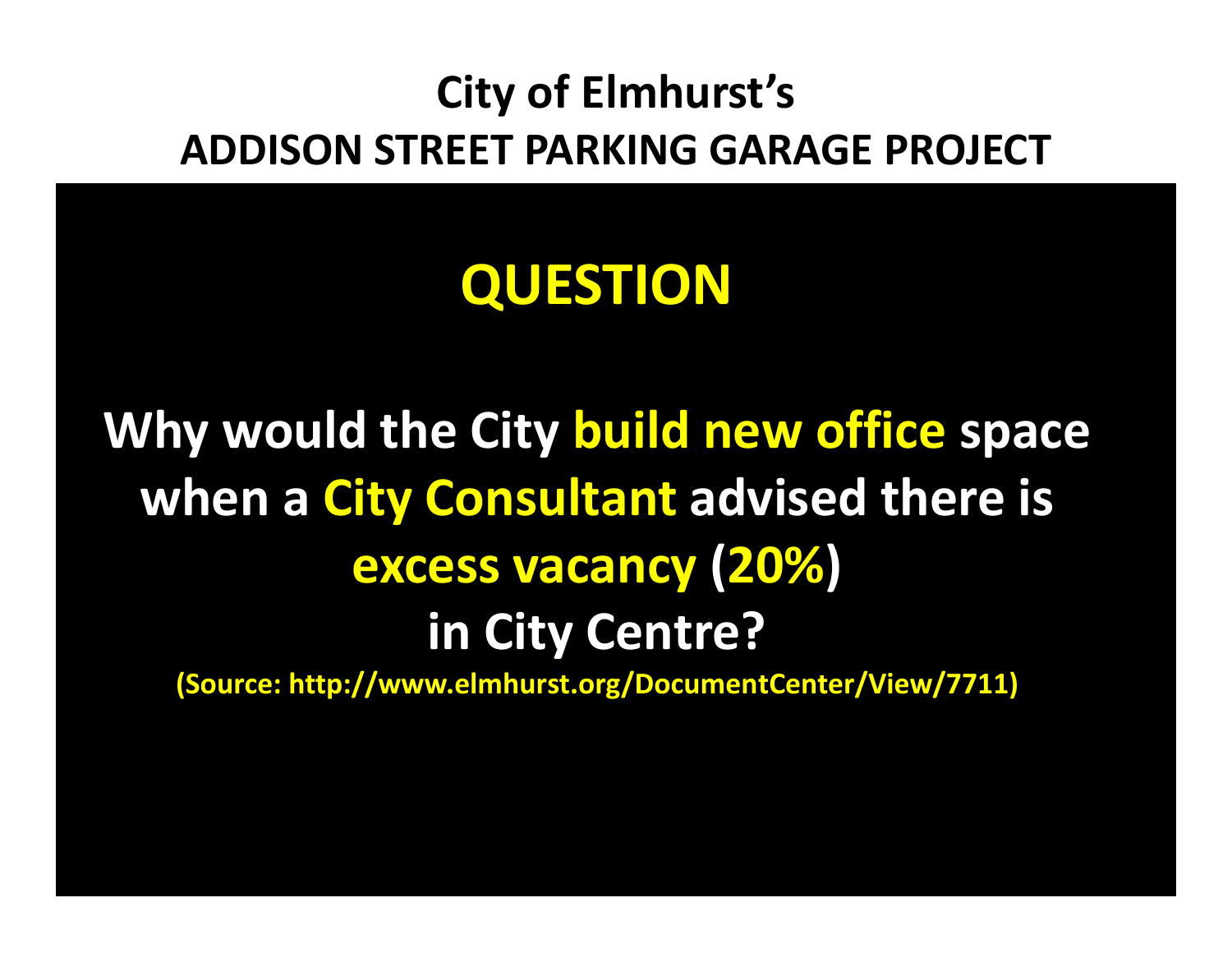# **City agrees to be mortgage lender for developer so they can**

**acquire property.** (Source:

http://www.elmhurst.org/archives/35/02-17-09.pdf)

**City purchases property back from developer.** 

**City will pay 100% of construction costs (except interior build-out of retail/office).** 

**City may act as mortgage lender for developer to help fund purchase of retail/ office space being bought from the City.**



**City will sell back to the developer the retail/ office portion of the building structure.**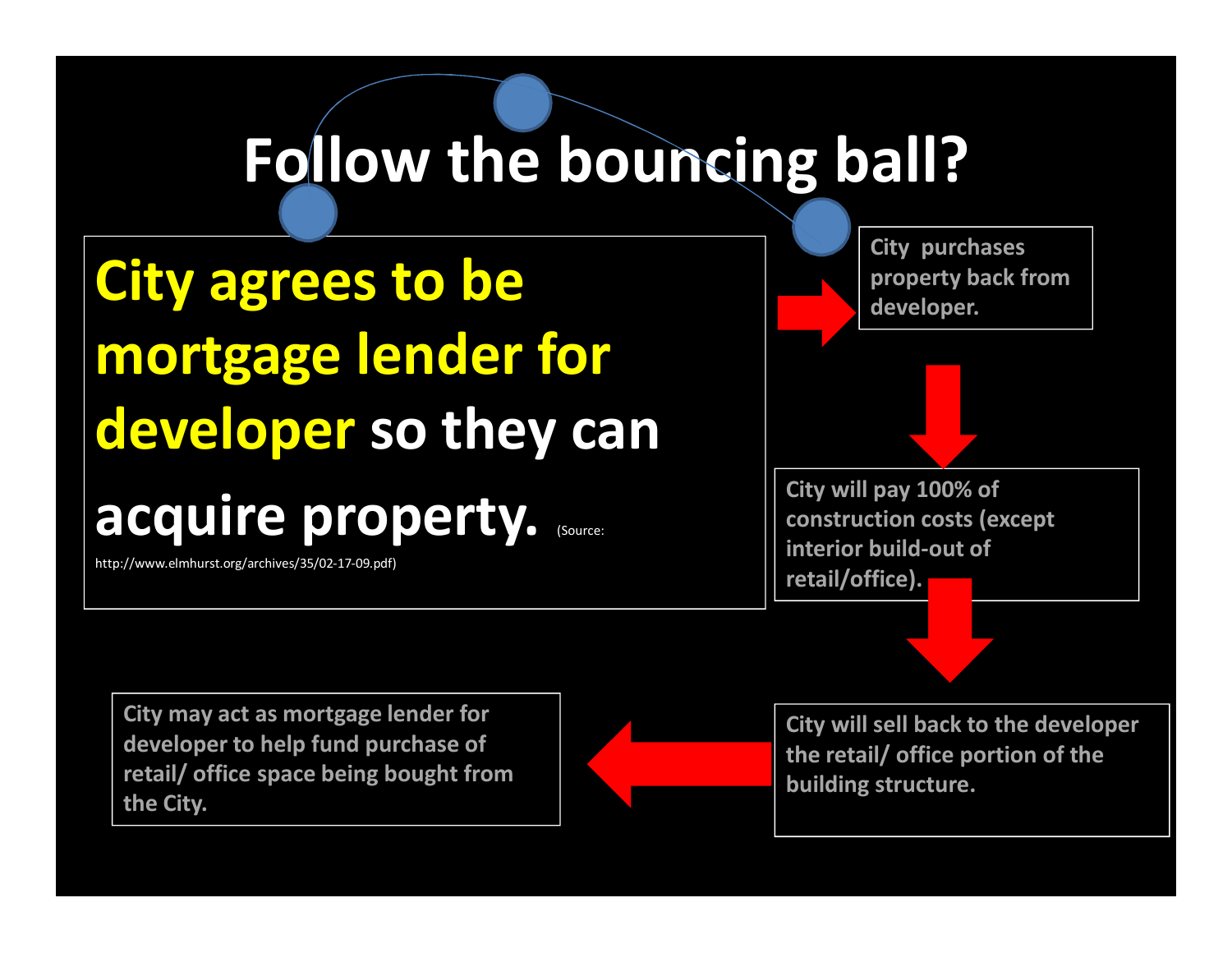**City agrees to be mortgage lender for developer so they can acquire property.** 

**City may act as mortgage lender for developer to help fund purchase of retail/ office space being bought from the City.**

# **City purchases property back from developer.**

(Source: http://www.elmhurst.org/archives/35/02-17-09.pdf)



**City will sell back to the developer the retail/office portion of the building structure.** 

**City will pay 100% of construction costs (except interior build-out of retail/office).**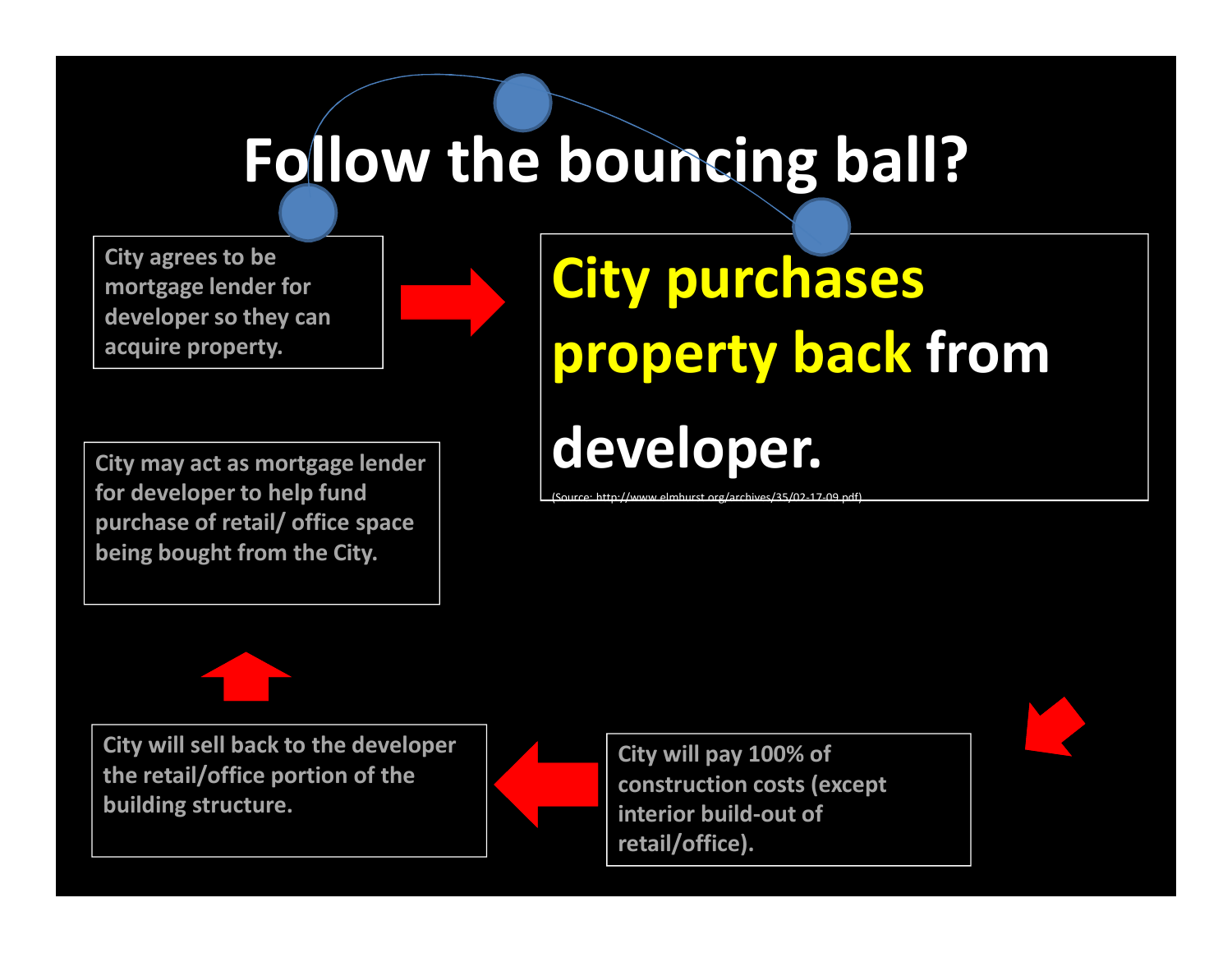**City agrees to be mortgage lender for developer so they can acquire property.** 

**City will then purchase property back from developer.** 

**City may act as mortgage lender for developer to help fund purchase of retail/ office space being bought from the City.**

**City will sell back to the developer the retail/ office portion of the building structure.** 

**City will pay 100% of construction costs (except for interior build-out of office/retail).** (Source:

http://www.elmhurst.org/archives/35/02-17-09.pdf)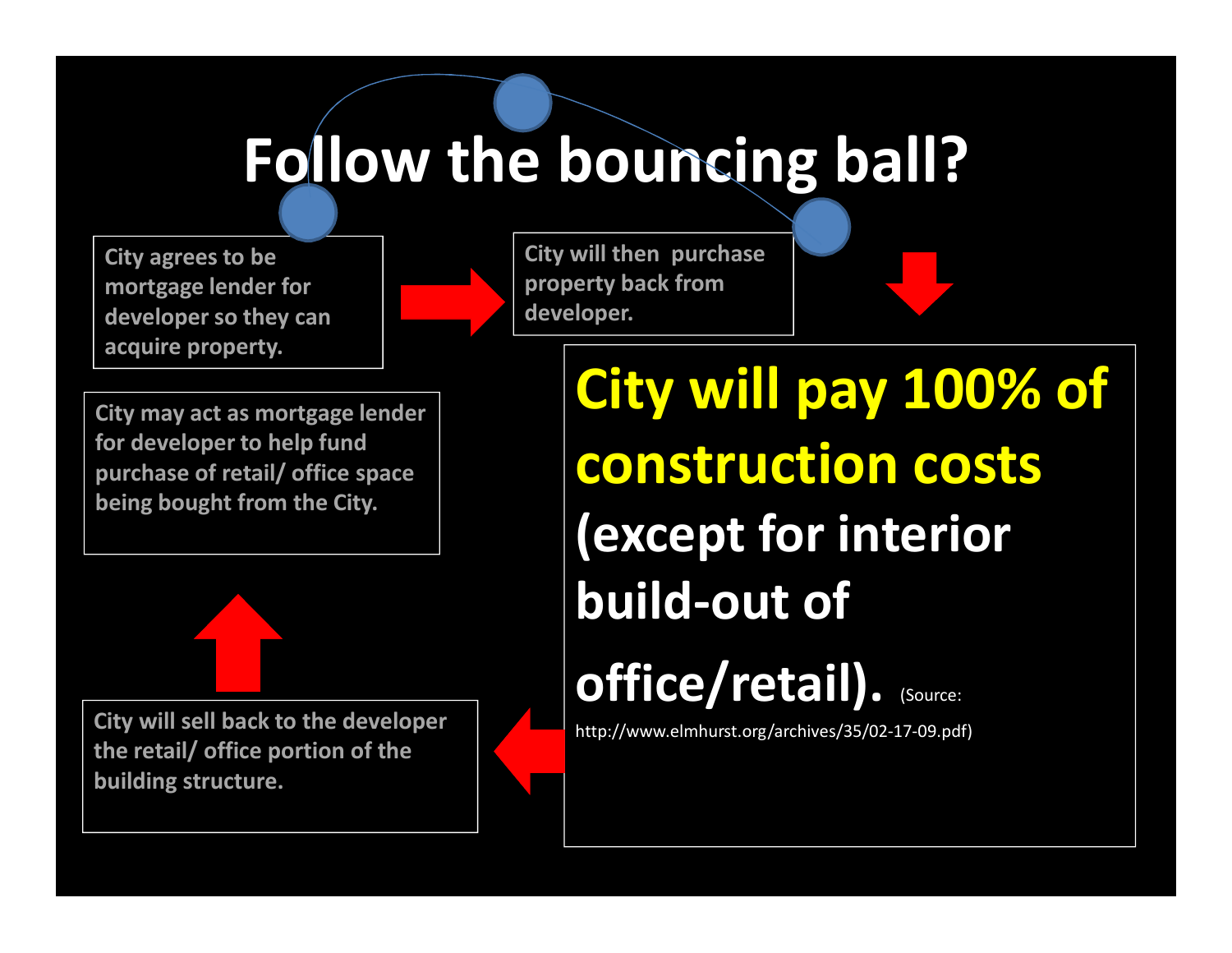**City agrees to be mortgage lender for developer so they can acquire property.** 

**City purchases property back from developer.** 

**City will pay 100% of construction costs (except interior build-out of retail/office).** 

**City may act as mortgage lender for developer to help fund purchase of retail/ office space being bought from the City.**

# **City will sell back to the developer the retail/office portion of the building**

**structure.** (Source: http://www.elmhurst.org/archives/35/02-

17-09.pdf and closed session audio)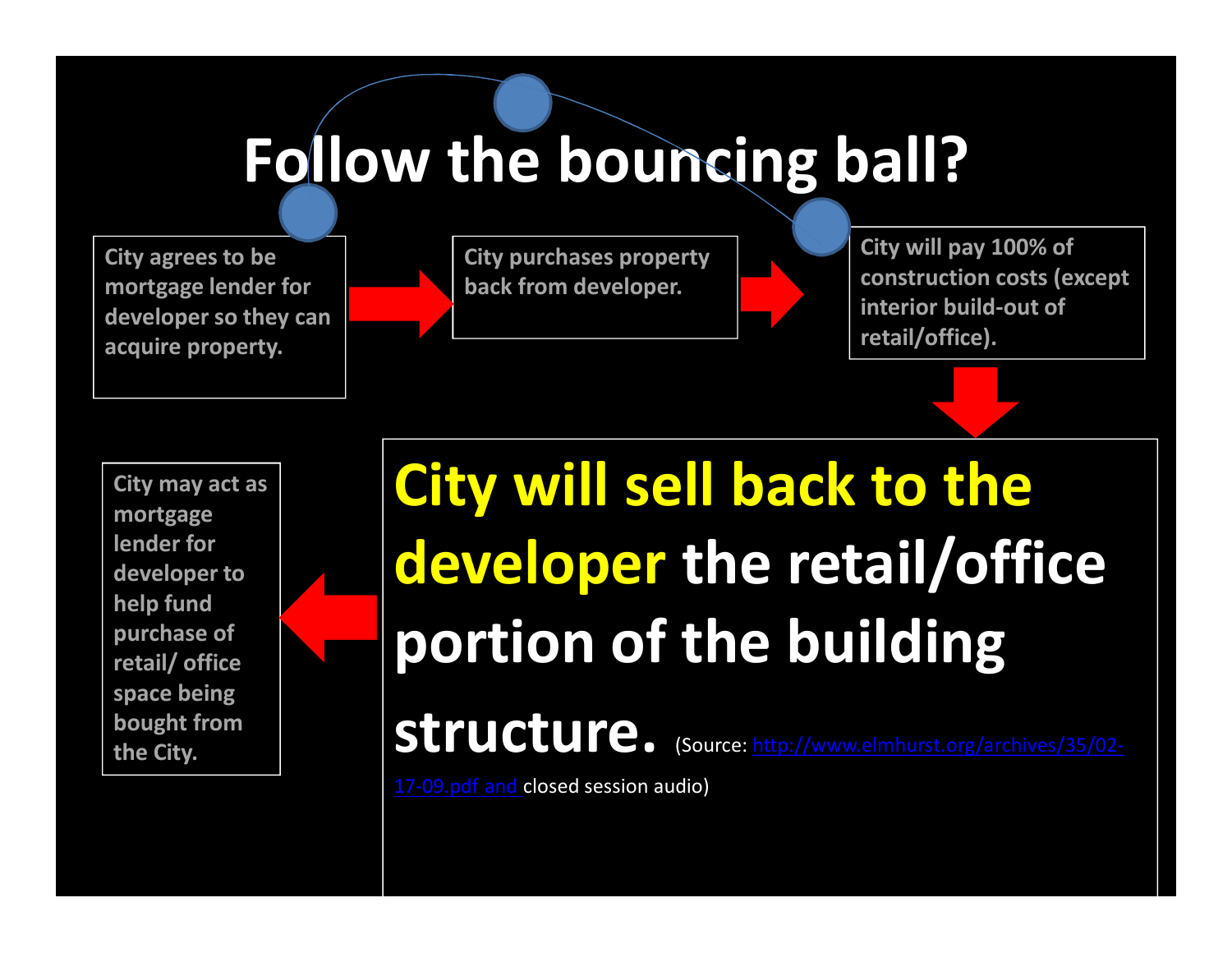**City agrees to be mortgage lender for developer so they can acquire property.** 



**City will pay 100% of construction costs (except interior build-out of retail/office).** 

# **City may act as mortgage lender for the developer (again) to help fund purchase of retail/office space being bought from the City.**

(Source: http://www.elmhurst.org/archives/35/02-17-09.pdf and closed session audio tapes.)

**City will sell back to the developer the retail/office portion of the building structure.**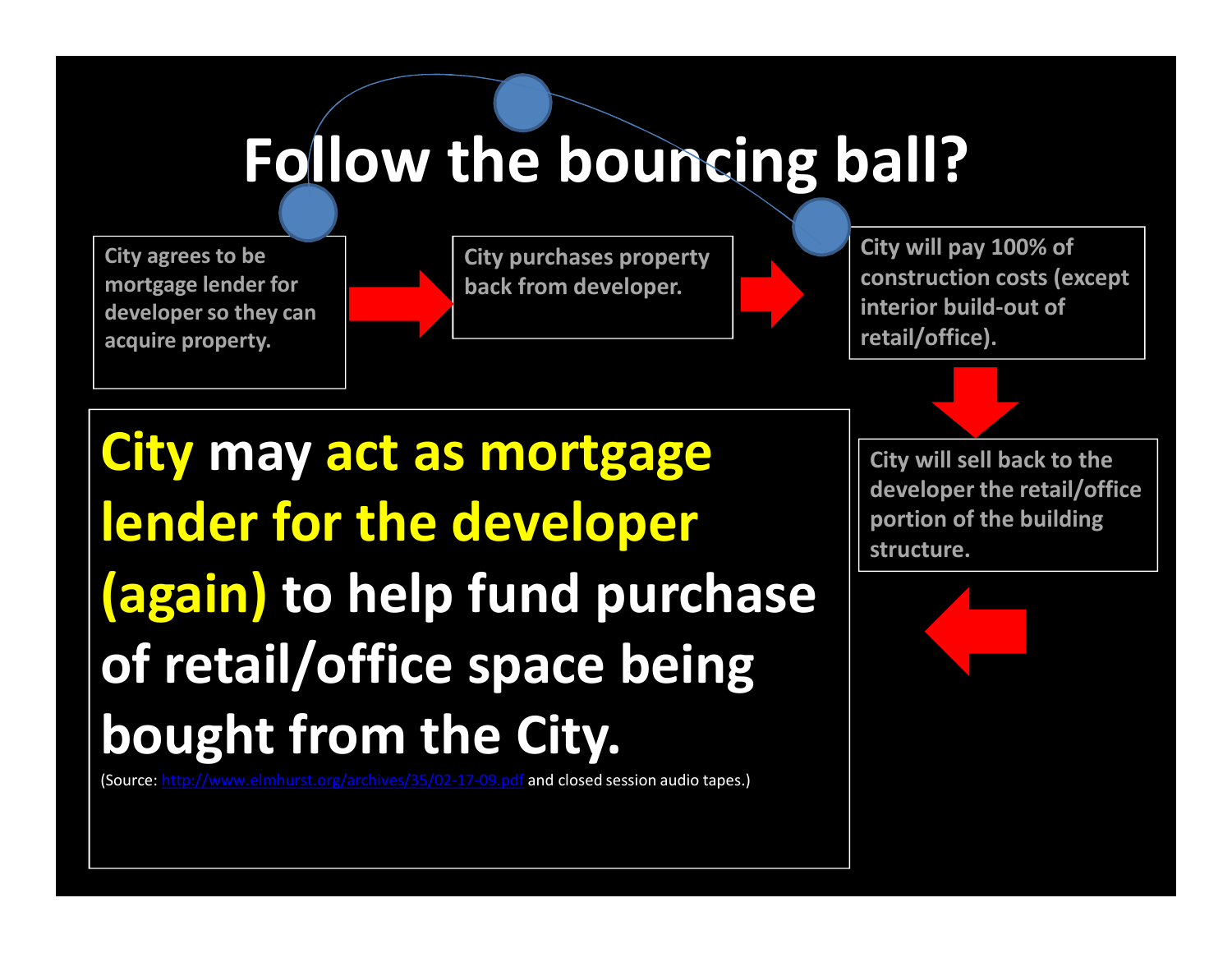# **Bigger Building = Less Day Time Parking?**

| <b>Building Levels</b>                              | $\blacktriangle$ . | 6   |     |
|-----------------------------------------------------|--------------------|-----|-----|
| <b>Office Levels</b>                                | O                  | 2   | 3   |
| <b>Total Parking spots</b><br>(nights and weekends) | 450                | 620 | 578 |
| Prime daytime parking<br>reserved for developer     |                    | 120 | 158 |
| <b>Parking daytime spots</b><br>for public use      | 450                | 500 | 420 |

(Source: http://www.elmhurst.org/archives/35/02-17-09.pdf and closed session audio tapes; all figures approximate).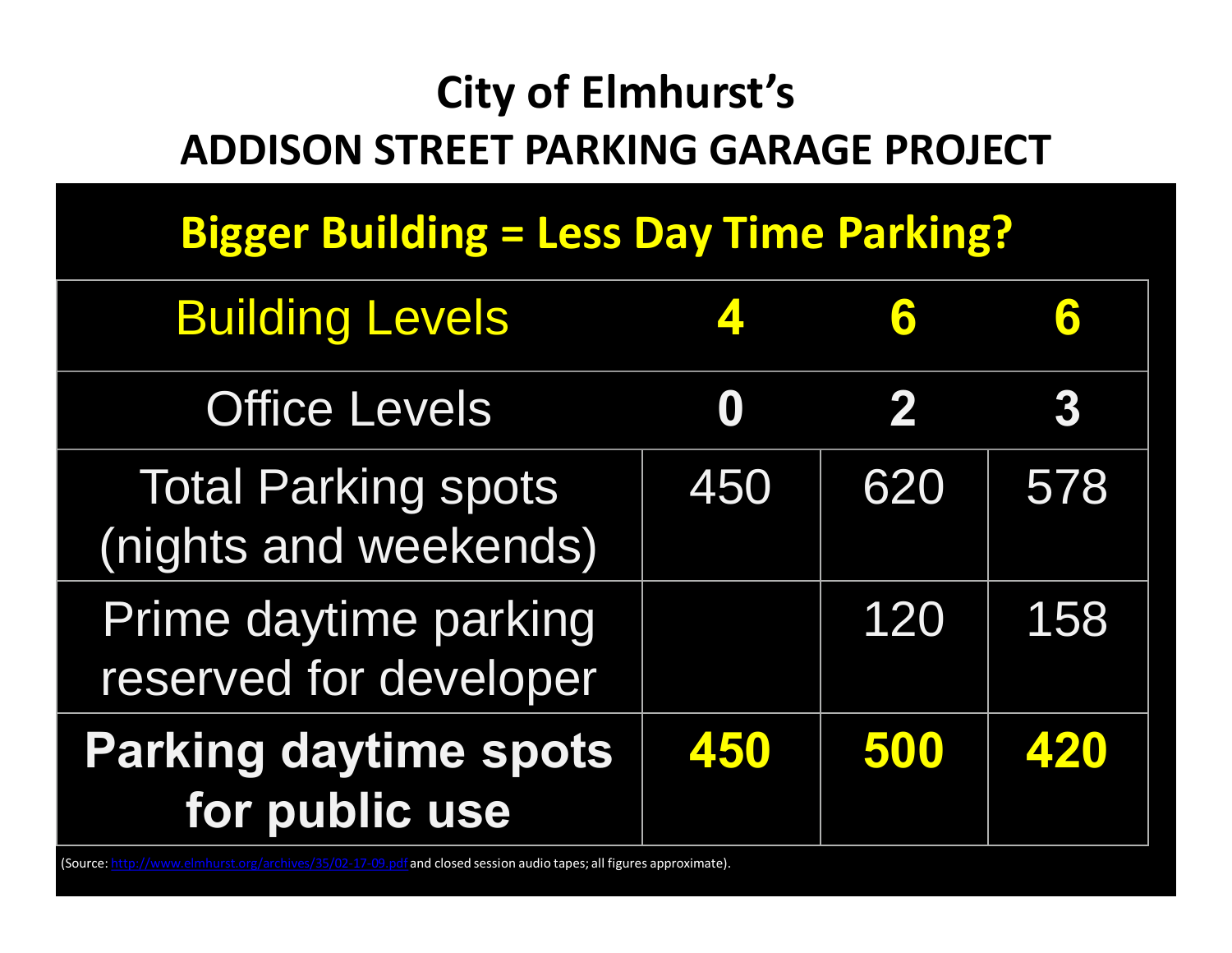### **The City's normal permit fee for unreserved parking is \$400/year/spot. This includes no additional fee for reserved parking in prime spots during business hours.**

**(https://www.elmhurst.org/DocumentCenter/Home/View/352)**

# **QUESTION**

**Will the City require payment for prime reserved parking?**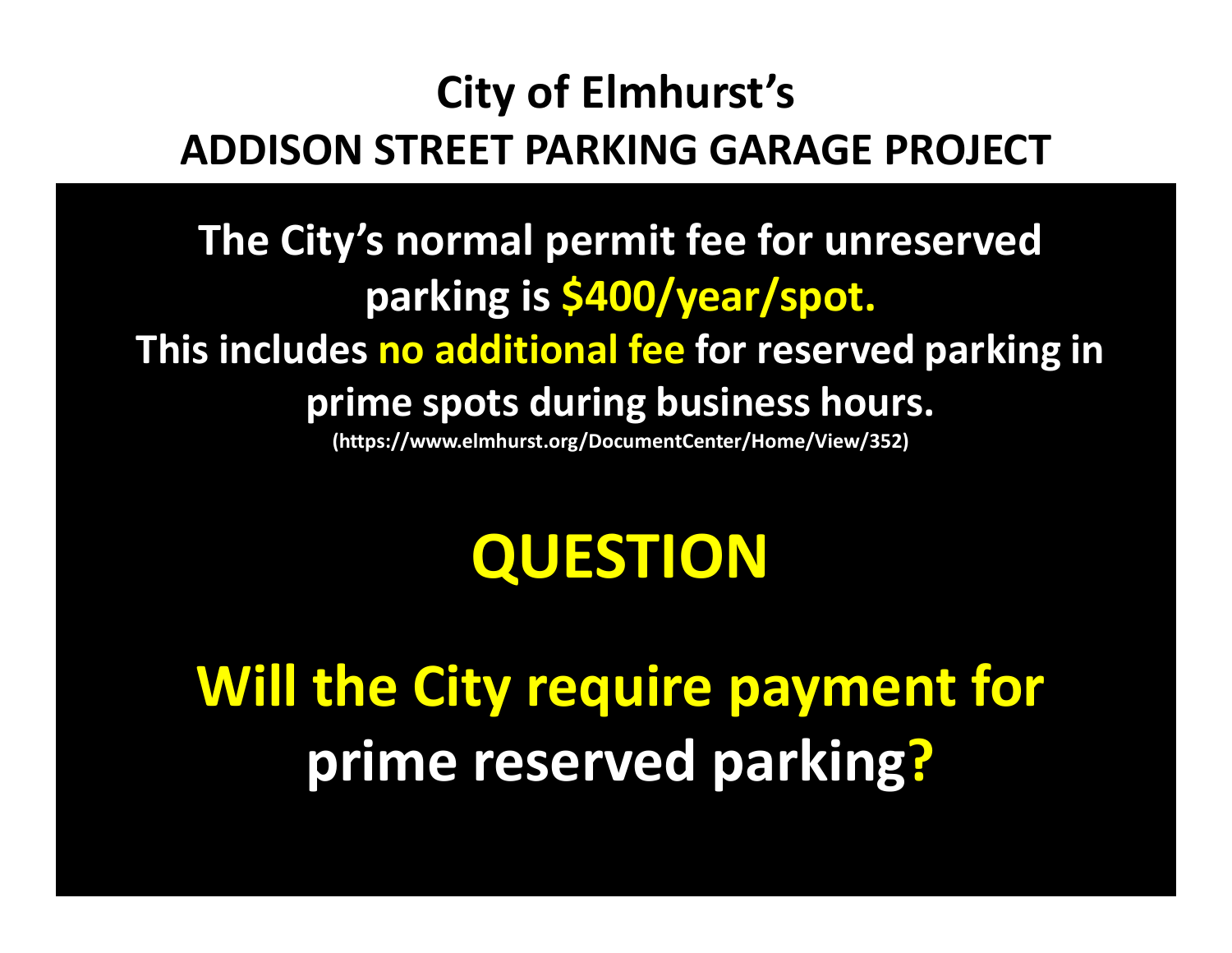**The Illinois Attorney General ruled that the City Council violated the Open Meetings Act when discussing the project in closed session.** 

**Audio recordings reveal some elected officials have already expressed their support for the project.**

**http://www.elmhurst.org/index.aspx?nid=95**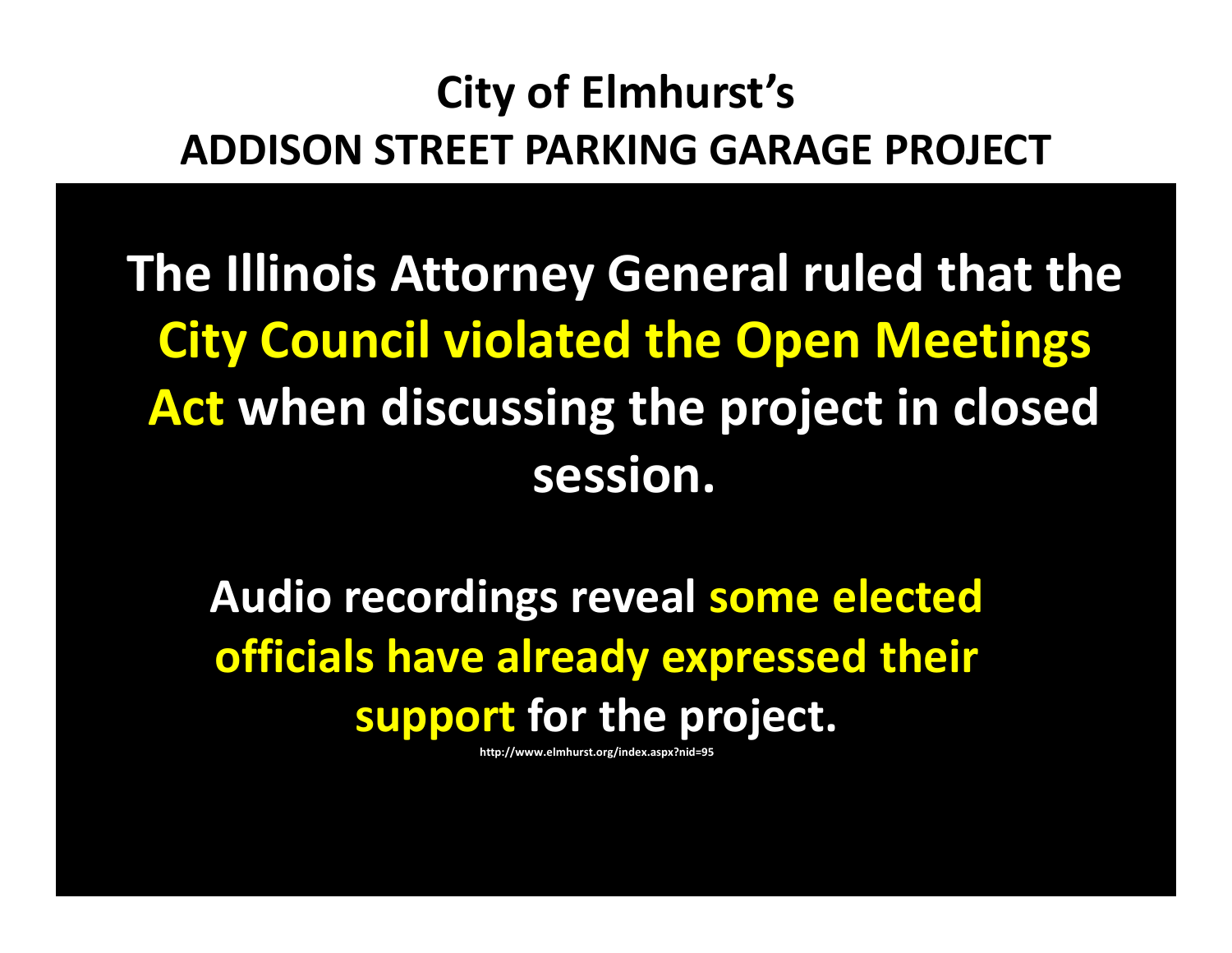# **QUESTION**

# **How can the Elmhurst City Council give this project**

# **unbiased consideration?**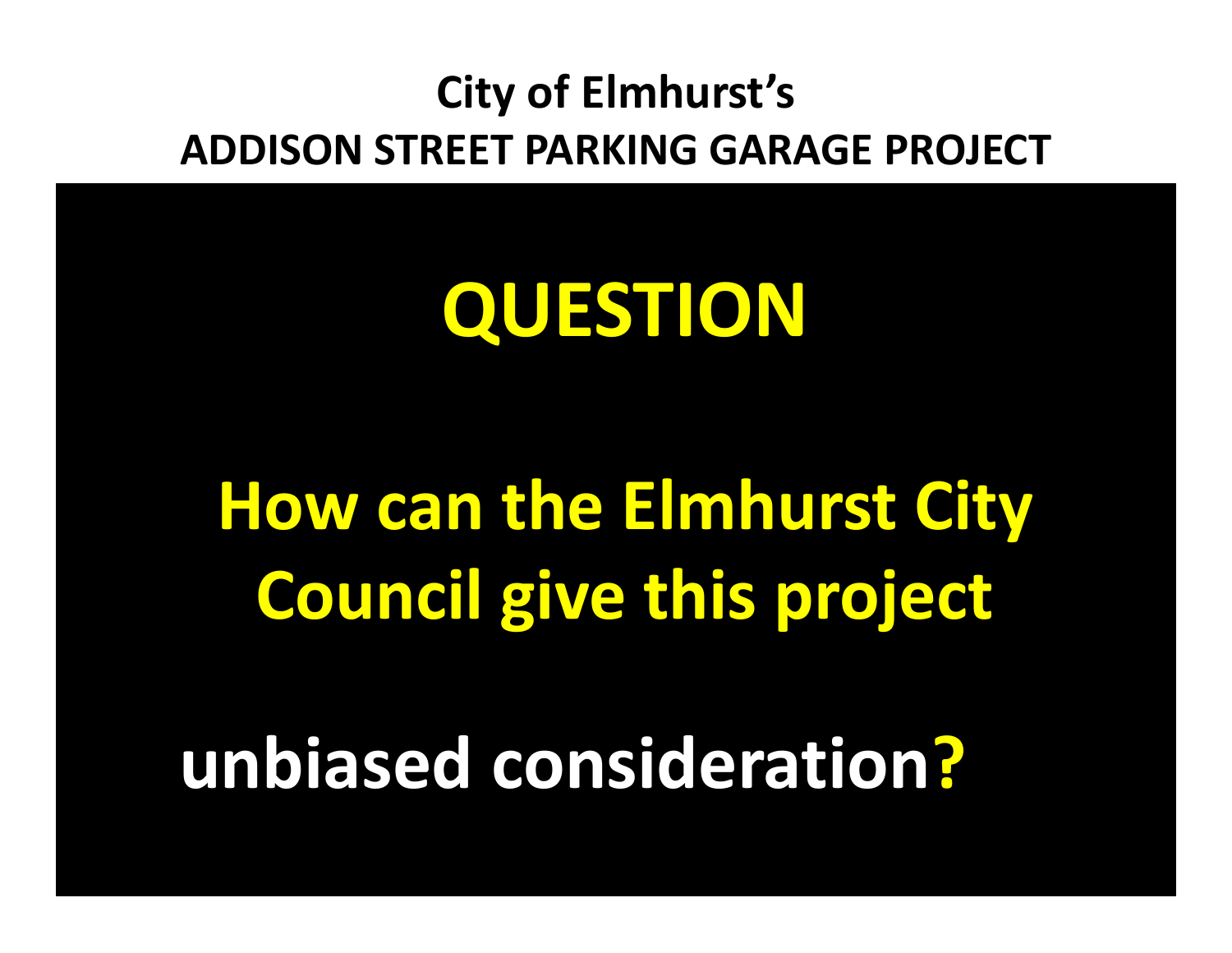**On February 28, 2013, the Elmhurst Zoning Commission heard 3 hours of public testimony opposing the project's size, height, set backs, and office space.** 

**The hearing could not be completed in one meeting.**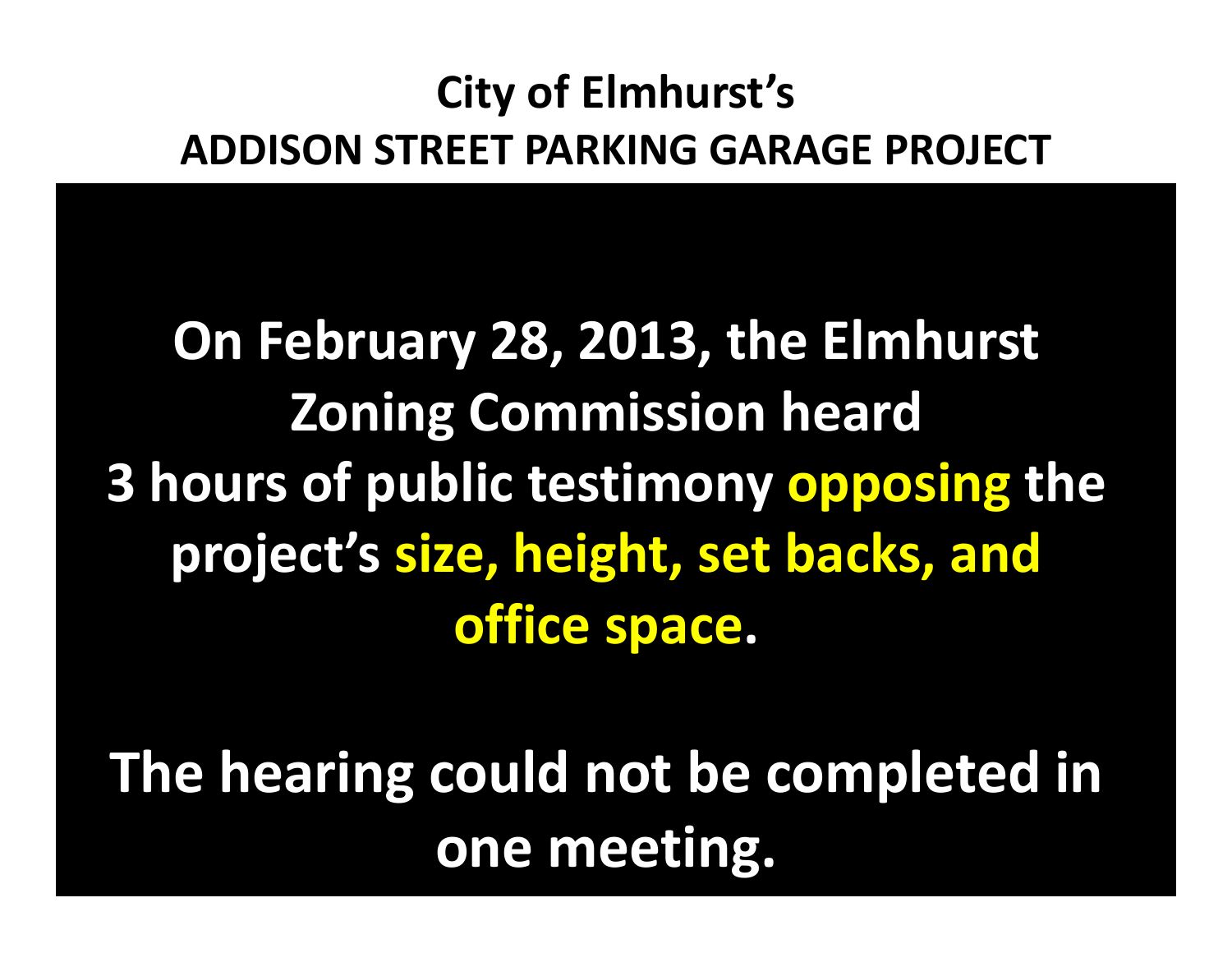Come to the continuation of the Addison Street Public Hearing**: Thursday, April 11, 2013 7:30 p.m. Zoning & Planning Commission** 

**Elmhurst City Hall**